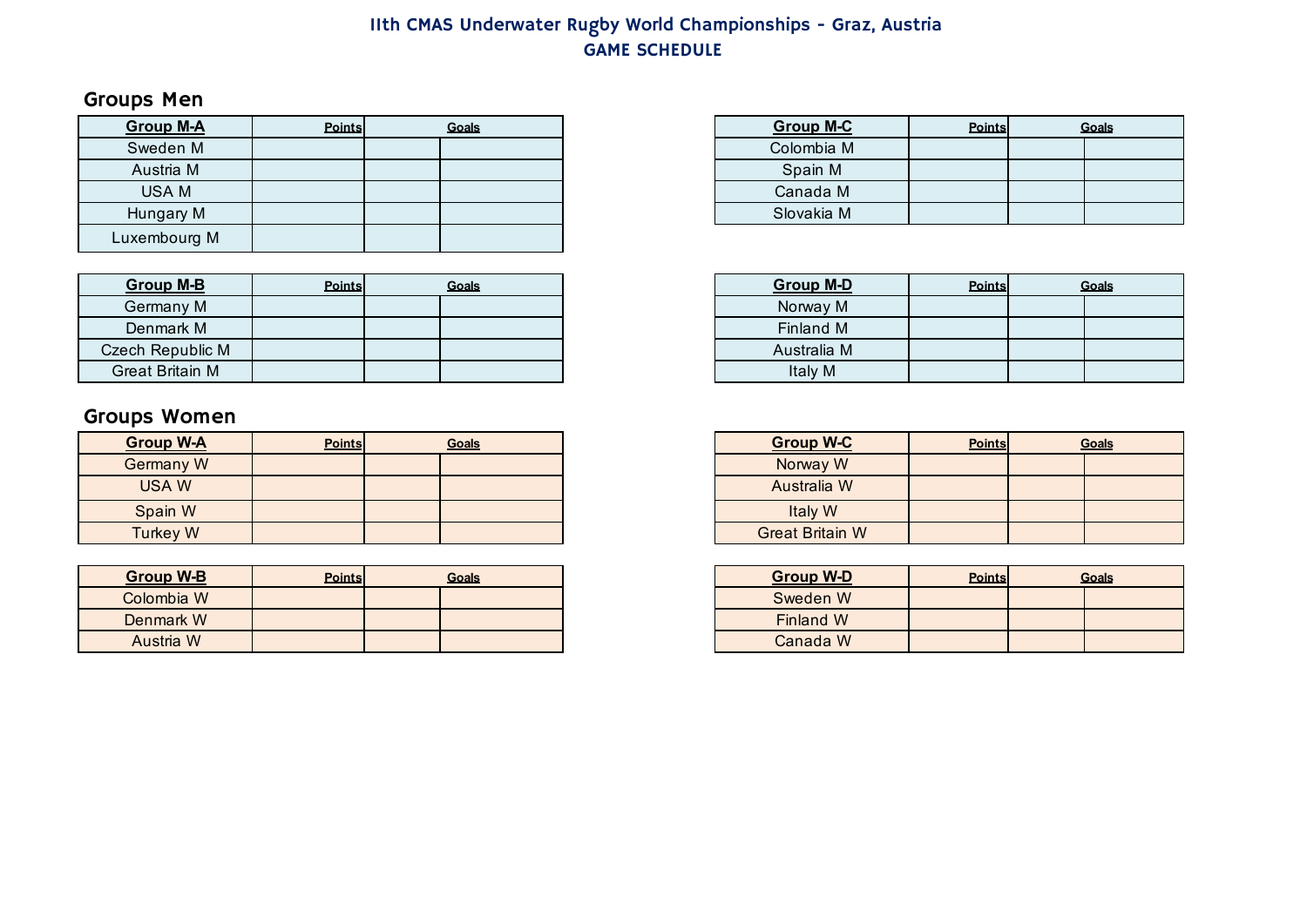## Group Ranking Men

| <b>Group A</b> | Team | <b>Group C</b> |
|----------------|------|----------------|
| $M-1.A$        |      | $M-1.C$        |
| $M-2.A$        |      | $M-2.C$        |
| $M-3.A$        |      | $M-3.C$        |
| $M-4.A$        |      | $M-4.C$        |
| $M-5.A$        |      |                |

| Team | <b>Group C</b> | <b>Team</b> |
|------|----------------|-------------|
|      | $M-1.C$        |             |
|      | $M-2.C$        |             |
|      | $M-3.C$        |             |
|      | $M-4.C$        |             |

| <b>Group B</b> | Team | <b>Group D</b> |
|----------------|------|----------------|
| $M-1.B$        |      | $M-1.D$        |
| $M-2.B$        |      | $M-2.D$        |
| $M-3.B$        |      | $M-3.D$        |
| $M-4.B$        |      | $M-4.D$        |

| Team | <b>Group D</b> | <b>Team</b> |
|------|----------------|-------------|
|      | $M-1.D$        |             |
|      | $M-2.D$        |             |
|      | $M-3.D$        |             |
|      | $M-4.D$        |             |

# Group Ranking Women

| <b>Group A</b> | <b>Team</b> | <b>Group C</b> |
|----------------|-------------|----------------|
| $W-1.A$        |             | $W-1.C$        |
| $W-2.A$        |             | $W-2.C$        |
| $W-3.A$        |             | $W-3.C$        |
| $W-4.A$        |             | $W-4.C$        |

| <b>Group B</b> | <b>Team</b> | <b>Group D</b> |
|----------------|-------------|----------------|
| $W-1.B$        |             | $W-1.D$        |
| $W-2.B$        |             | $W-2.D$        |
| $W-3.B$        |             | $W-3.D$        |

| Team | <b>Group C</b> | <b>Team</b> |
|------|----------------|-------------|
|      | $W-1.C$        |             |
|      | $W-2.C$        |             |
|      | $W-3.C$        |             |
|      | $W-4.C$        |             |

| Team | <b>Group D</b> | Team |
|------|----------------|------|
|      | $W-1.D$        |      |
|      | $W-2.D$        |      |
|      | $W-3.D$        |      |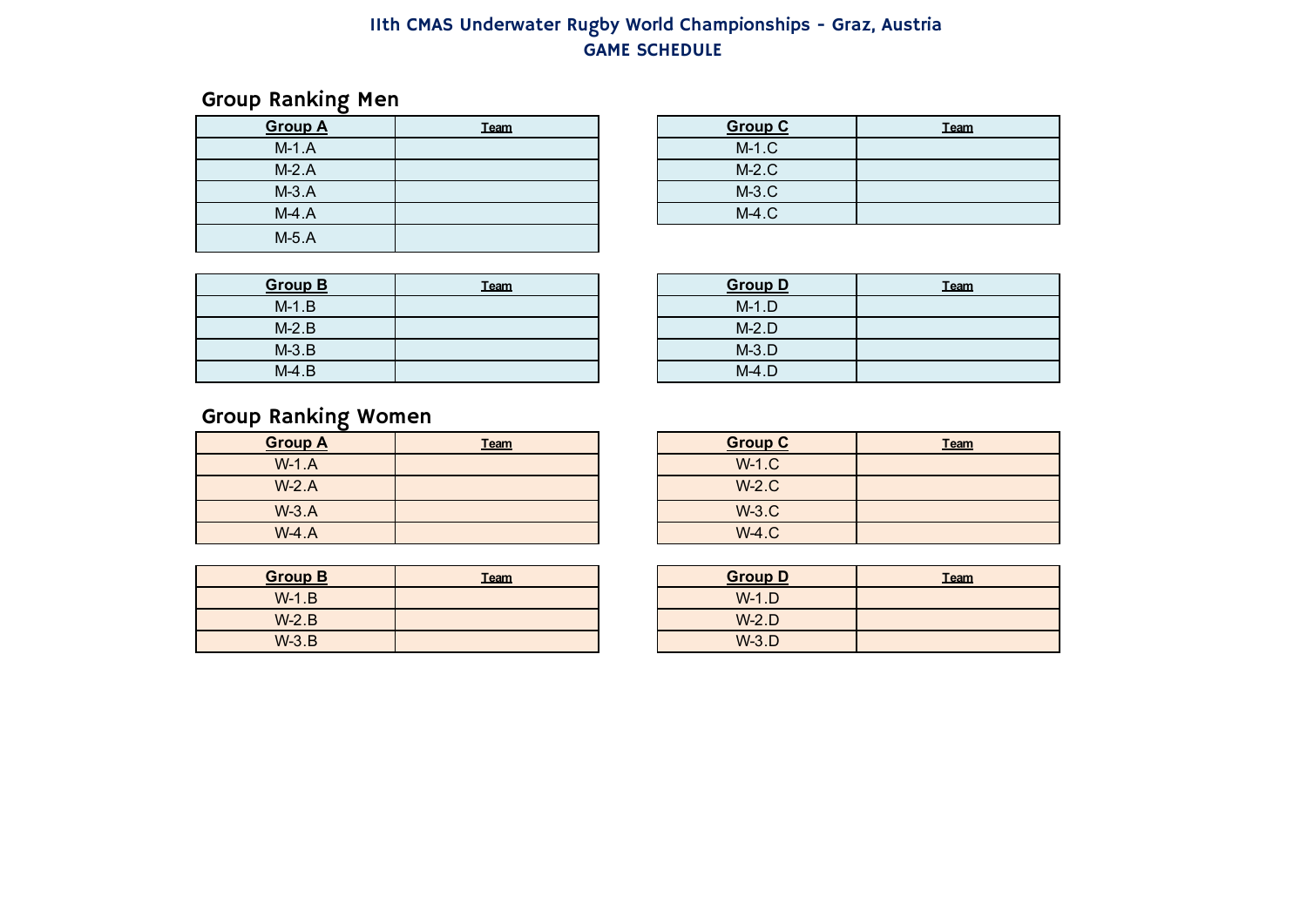Positioning Group Men

| Male Group 15-17 Z |        | Team               | <b>Points</b> | Goals |
|--------------------|--------|--------------------|---------------|-------|
|                    | $M-Z1$ | $M-5.A$            |               |       |
|                    | $M-Z2$ | $M-SF-13/16-1$ (L) |               |       |
|                    | $M-Z3$ | M-SF-13/16-2 (L)   |               |       |

# Positioning Groups Women

| <b>Women Group 9-14 X</b> | <b>Team</b>     | <b>Points</b> | Goals |
|---------------------------|-----------------|---------------|-------|
| $W-X1$                    | $W-4.A$         |               |       |
| $W-X2$                    | $W$ -IR-1 $(L)$ |               |       |
| $W-X3$                    | $W$ -IR-3 $(L)$ |               |       |

| <b>Women Group 9-14 Y</b> | <b>Team</b>     | <b>Points</b> | Goals |
|---------------------------|-----------------|---------------|-------|
| $W-Y1$                    | $W-4.C$         |               |       |
| $W-Y2$                    | $W$ -IR-2 $(L)$ |               |       |
| $W-Y3$                    | $W$ -IR-4 (L)   |               |       |

# Rankings

| <b>Women Group 9-14 X</b> | <b>Team</b> |
|---------------------------|-------------|
| $W-1.X$                   |             |
| $W-2.X$                   |             |
| $W-3.X$                   |             |

| <b>Women Group 9-14 Y</b> | <b>Team</b> |
|---------------------------|-------------|
| $W-1. Y$                  |             |
| $W-2. Y$                  |             |
| $W-3. Y$                  |             |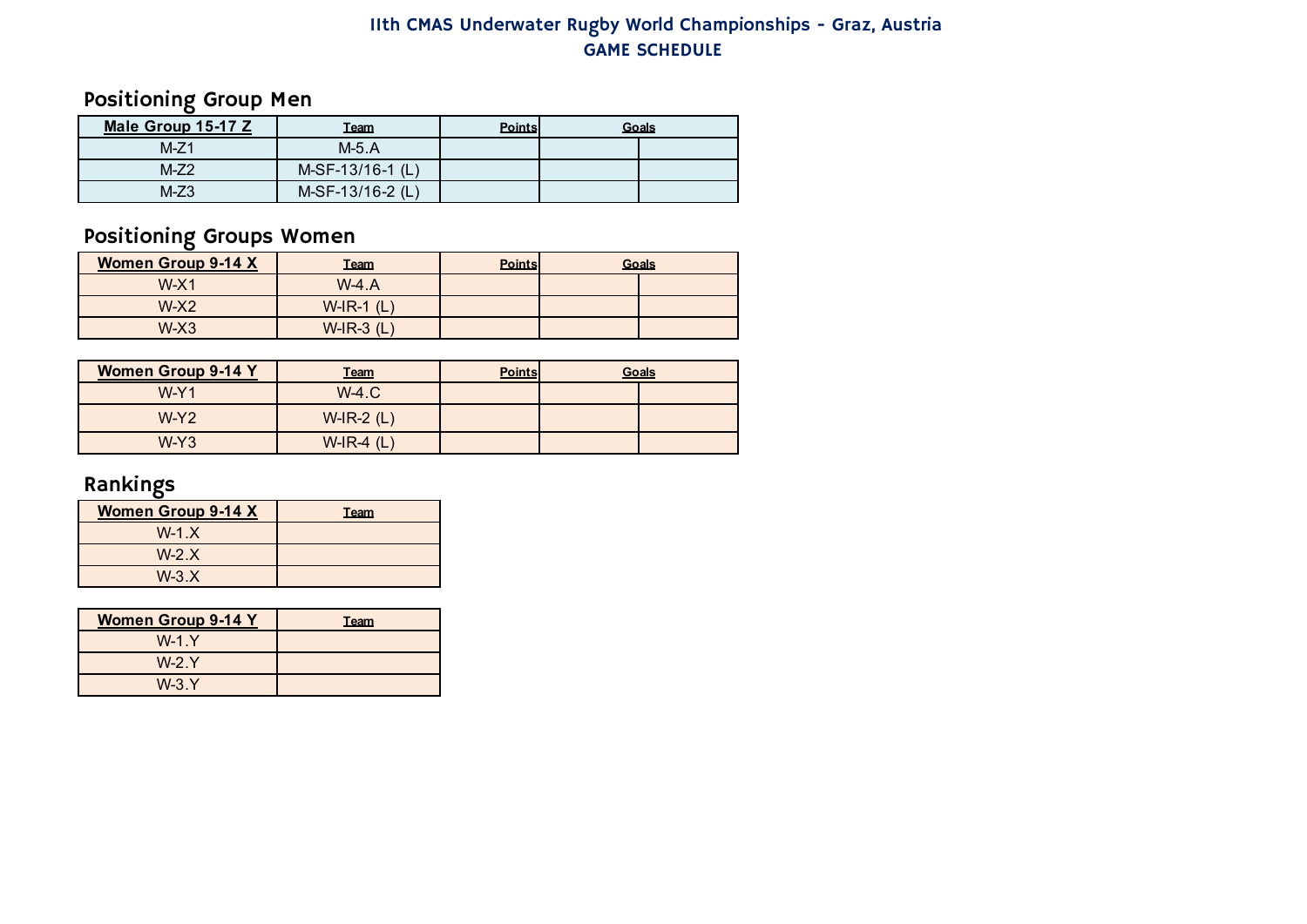| <b>Time</b> | Game Nr.       | Category               | Group     | <b>Preliminary Round</b> |                          |                         | Result                      |  |
|-------------|----------------|------------------------|-----------|--------------------------|--------------------------|-------------------------|-----------------------------|--|
|             |                |                        |           | <b>Dark</b>              |                          | Light                   |                             |  |
| Day I       |                | Saturday, 27 July 2019 |           |                          |                          |                         |                             |  |
| 08:00       |                | Women                  | Group W-B | Colombia W               |                          | Austria W               | $\bullet$<br>$\mathbf{r}$   |  |
| 09:00       | $\overline{2}$ | Men                    | Group M-A | Sweden M                 | $\overline{\phantom{a}}$ | <b>USAM</b>             | $\cdot$<br>$\blacksquare$   |  |
| 10:00       | 3              | Women                  | Group W-A | Germany W                |                          | Spain W                 | $\bullet$<br>$\epsilon$     |  |
| 11:00       | $\overline{4}$ | Men                    | Group M-B | Germany M                | $\overline{\phantom{a}}$ | <b>Czech Republic M</b> | ٠<br>$\blacksquare$         |  |
| 12:00       | 5              | Women                  | Group W-C | Norway W                 | $\sim$                   | Italy W                 | ٠<br>$\mathbf{r}$           |  |
| 13:00       | 6              | Men                    | Group M-C | Colombia M               | $\overline{\phantom{a}}$ | Canada M                | $\cdot$<br>$\blacksquare$   |  |
| 14:00       | $\overline{7}$ | Women                  | Group W-D | Sweden W                 |                          | Canada W                | ٠<br>$\sim$                 |  |
| 15:00       | 8              | Men                    | Group M-C | Spain M                  |                          | Slovakia M              | $\bullet$<br>$\blacksquare$ |  |
| 16:00       | 9              | Women                  | Group W-C | Australia W              | $\overline{\phantom{a}}$ | <b>Great Britain W</b>  | $\bullet$<br>$\sim$         |  |
| 17:00       | 10             | Men                    | Group M-B | Denmark M                | $\overline{\phantom{0}}$ | <b>Great Britain M</b>  | $\cdot$<br>$\mathbf{r}$     |  |
| 18:00       | 11             | Men                    | Group M-A | Austria M                |                          | Luxembourg M            |                             |  |
| 19:00       | 12             | Women                  | Group W-A | <b>USAW</b>              | $\sim$                   | <b>Turkey W</b>         | $\bullet$<br>$\sim$         |  |
| 20:00       | 13             | Men                    | Group M-A | Sweden M                 |                          | Hungary M               | $\cdot$<br>$\mathbf{r}$     |  |

Day 2 Sunday, 28 July 2019

| 08:00 | 14 | <b>Men</b> | Group M-D | Norway M    |                          | Australia M            |                           |  |
|-------|----|------------|-----------|-------------|--------------------------|------------------------|---------------------------|--|
| 09:00 | 15 | Women      | Group W-C | Norway W    |                          | <b>Great Britain W</b> |                           |  |
| 10:00 | 16 | Men        | Group M-D | Finland M   |                          | Italy M                | $\blacksquare$            |  |
| 11:00 | 17 | Women      | Group W-D | Finland W   | $\overline{\phantom{a}}$ | Canada W               |                           |  |
| 12:00 | 18 | Men        | Group M-A | Austria M   |                          | Hungary M              | $\cdot$<br>$\cdot$        |  |
| 13:00 | 19 | Women      | Group W-A | Germany W   |                          | <b>Turkey W</b>        | $\blacksquare$            |  |
| 14:00 | 20 | Men        | Group M-B | Germany M   |                          | <b>Great Britain M</b> | $\cdot$                   |  |
| 15:00 | 21 | Women      | Group W-B | Denmark W   |                          | Austria W              | $\blacksquare$            |  |
| 16:00 | 22 | Men        | Group M-A | USA M       |                          | Luxembourg M           | $\bullet$<br>$\bullet$    |  |
| 17:00 | 23 | Women      | Group W-C | Australia W |                          | Italy W                | $\blacksquare$            |  |
| 18:00 | 24 | Men        | Group M-C | Colombia M  |                          | Slovakia M             | $\cdot$<br>$\blacksquare$ |  |
| 19:00 | 25 | Women      | Group W-A | USA W       |                          | Spain W                | $\blacksquare$            |  |
| 20:00 | 26 | Men        | Group M-B | Denmark M   |                          | Czech Republic M       | $\bullet$                 |  |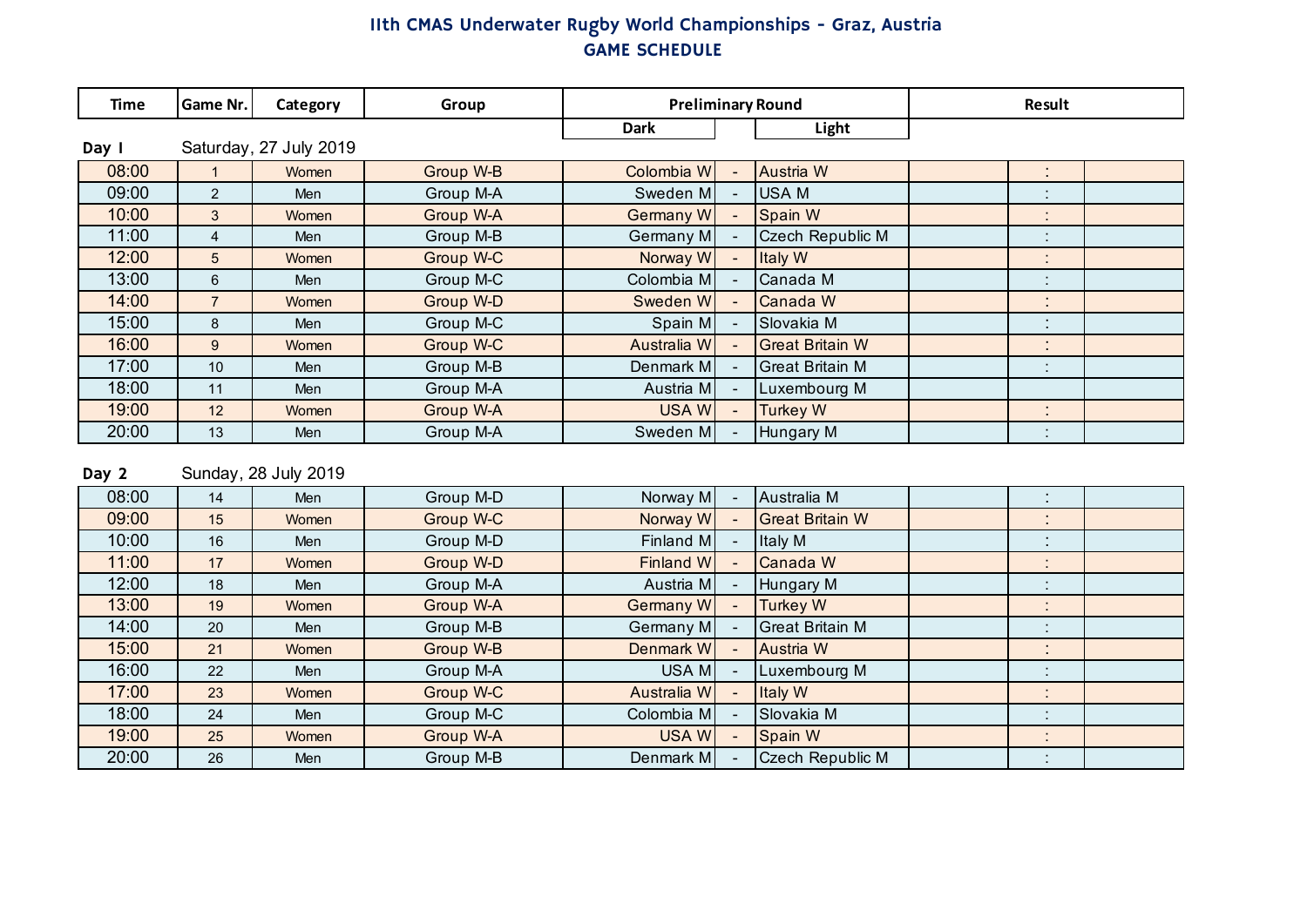Day 3 Monday, 29 July 2019

| 08:00 | 27              | Men   | Group M-C | Spain M          | Canada M               | $\blacksquare$<br>$\blacksquare$ |  |
|-------|-----------------|-------|-----------|------------------|------------------------|----------------------------------|--|
| 09:00 | 28              | Women | Group W-D | Sweden W         | <b>Finland W</b>       | $\blacksquare$                   |  |
| 10:00 | 29              | Men   | Group M-A | USA M            | Hungary M              | $\bullet$                        |  |
| 11:00 | 30 <sup>°</sup> | Women | Group W-B | Colombia W       | Denmark W              | $\cdot$                          |  |
| 12:00 | 31              | Men   | Group M-D | Finland M        | Australia M            | $\blacksquare$<br>$\blacksquare$ |  |
| 13:00 | 32              | Women | Group W-A | Spain W          | <b>Turkey W</b>        | $\bullet$<br>$\blacksquare$      |  |
| 14:00 | 33              | Men   | Group M-A | Sweden M         | Luxembourg M           | $\cdot$                          |  |
| 15:00 | 34              | Women | Group W-C | Italy W          | <b>Great Britain W</b> | $\blacksquare$                   |  |
| 16:00 | 35              | Men   | Group M-B | Czech Republic M | <b>Great Britain M</b> | $\blacksquare$<br>$\sim$         |  |
| 17:00 | 36              | Women | Group W-A | Germany W        | <b>USAW</b>            | ٠<br>$\blacksquare$              |  |
| 18:00 | 37              | Men   | Group M-A | Austria M        | USA M                  |                                  |  |
| 19:00 | 38              | Women | Group W-C | Norway W         | Australia W            | $\blacksquare$<br>$\blacksquare$ |  |
| 20:00 | 39              | Men   | Group M-D | Norway M         | Italy M                | $\blacksquare$                   |  |

#### Day 4 Tuesday, 30 July 2019

| 08:00 | 40 | Men        | Group M-B   | Germany M   | Denmark M    | . .            |  |
|-------|----|------------|-------------|-------------|--------------|----------------|--|
| 09:00 | 41 | Men        | Group M-C   | Canada M    | Slovakia M   |                |  |
| 10:00 | 42 | Men        | Group M-A   | Hungary M   | Luxembourg M |                |  |
| 11:00 | 43 | Men        | Group M-A   | Sweden M    | Austria M    | $\bullet$      |  |
| 12:00 | 44 | <b>Men</b> | Group M-C   | Colombia M  | Spain M      |                |  |
| 13:00 | 45 | Men        | Group M-D   | Australia M | Italy M      | $\mathbf{r}$   |  |
| 14:00 | 46 | Men        | Group M-D   | Norway M    | Finland M    | $\blacksquare$ |  |
| 15:00 | 47 | Women      | $W$ -IR-1   | $W-2.A$     | $W-3.C$      | $\blacksquare$ |  |
| 16:00 | 48 | Women      | $W$ -IR-2   | $W-2.C$     | $W-3.A$      |                |  |
| 17:00 | 49 | Women      | $W$ -IR-3   | $W-2.B$     | $W-3.D$      |                |  |
| 18:00 | 50 | Women      | $W$ -IR-4   | $W-2.D$     | $W-3.B$      |                |  |
| 19:00 | 51 | <b>Men</b> | M-QF-9/16-1 | $M-3.A$     | $M-4.B$      |                |  |
| 20:00 | 52 | Men        | M-QF-9/16-2 | $M-3.B$     | $M-4.A$      | $\cdot$        |  |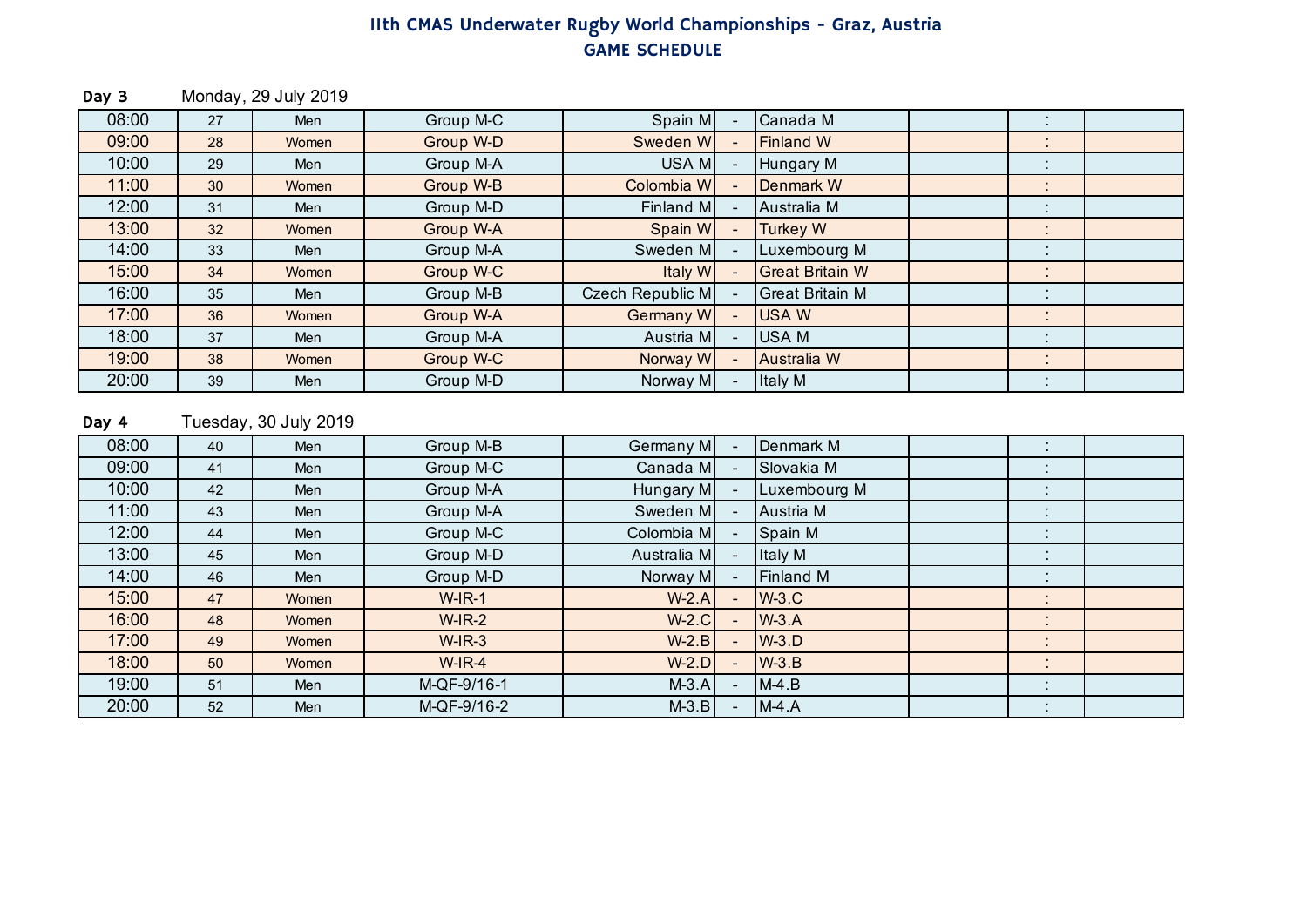Day 5 Wednesday, 31 July 2019

| 08:00 | 53 | Men        | M-QF-9/16-3        | $M-3.C$      | $M-4.D$         |                                |  |
|-------|----|------------|--------------------|--------------|-----------------|--------------------------------|--|
| 09:00 | 54 | Men        | M-QF-9/16-4        | $M-3.D$      | $M-4.C$         |                                |  |
| 10:00 | 55 | Women      | Women Group 9-14 X | $W-X1$       | $W-X3$          | $\bullet$<br>$\sim$            |  |
| 11:00 | 56 | Women      | Women Group 9-14 Y | $W-Y1$       | $W-Y3$          |                                |  |
| 12:00 | 57 | Men        | $M-QF-1$           | $M-1.A$      | $M-2.B$         | $\sim$                         |  |
| 13:00 | 58 | Women      | $W-QF-1$           | $W-1.A$      | $W$ -IR-3 (W)   | $\blacksquare$                 |  |
| 14:00 | 59 | <b>Men</b> | $M-QF-2$           | $M-1.B$      | $M-2.A$         | $\blacksquare$                 |  |
| 15:00 | 60 | Women      | $W-QF-2$           | $W-1.B$      | $W$ -IR-1 (W)   |                                |  |
| 16:00 | 61 | Men        | $M-QF-3$           | $M-1.C$      | $M-2.D$         | $\blacksquare$                 |  |
| 17:00 | 62 | Women      | $W-QF-3$           | <b>W-1.C</b> | $W$ -IR-4 (W)   | $\sim$                         |  |
| 18:00 | 63 | Men        | $M-QF-4$           | $M-1.D$      | $M-2.C$         |                                |  |
| 19:00 | 64 | Women      | W-QF-4             | $W-1.D$      | $W$ -IR-2 $(W)$ | $\mathbf{r}$<br>$\blacksquare$ |  |
| 20:00 | 65 | Women      | Women Group 9-14 X | $W-X2$       | $W-X3$          | $\bullet$                      |  |

#### Day 6 Thursday, 1 August 2019

| 08:00 | 66 | Women      | Women Group 9-14 Y | $W-Y2$            |                | $W-Y3$          | $\blacksquare$<br>$\bullet$      |  |
|-------|----|------------|--------------------|-------------------|----------------|-----------------|----------------------------------|--|
| 09:00 | 67 | Men        | M-SF-13/16-1       | M-QF-9/16-1 (L)   |                | M-QF-9/16-4 (L) | $\bullet$<br>$\sim$              |  |
| 10:00 | 68 | Women      | W-SF-5/8-1         | $W-QF-2(L)$       |                | $W-QF-3(L)$     | $\mathbf{r}$                     |  |
| 11:00 | 69 | Men        | M-SF-13/16-2       | M-QF-9/16-2 (L)   |                | M-QF-9/16-3 (L) | $\blacksquare$<br>$\blacksquare$ |  |
| 12:00 | 70 | Women      | W-SF-5/8-2         | $W-QF-1(L)$       | $\sim$         | $W-QF-4(L)$     | $\blacksquare$<br>$\mathbf{r}$   |  |
| 13:00 | 71 | Men        | M-SF-5/8-1         | $M-QF-1(L)$       |                | $M-QF-4(L)$     | $\cdot$<br>$\blacksquare$        |  |
| 14:00 | 72 | Men        | M-SF-1             | $M-QF-2$ (W)      |                | $M-QF-3$ (W)    | $\cdot$                          |  |
| 15:00 | 73 | Women      | Women Group 9-14 X | $W-X1$            |                | $W-X2$          | $\bullet$<br>$\sim$              |  |
| 16:00 | 74 | Men        | M-SF-9/12-1        | $M-QF-9/16-1$ (W) |                | M-QF-9/16-4 (W) | $\mathbf{r}$                     |  |
| 17:00 | 75 | Men        | M-SF-5/8-2         | $M-QF-2(L)$       | ra i           | $M-QF-3(L)$     | $\cdot$<br>$\blacksquare$        |  |
| 18:00 | 76 | <b>Men</b> | $M-SF-2$           | $M-QF-1$ (W)      | $\blacksquare$ | $M-QF-4$ (W)    | ٠<br>$\mathbf{r}$                |  |
| 19:00 | 77 | Women      | Women Group 9-14 Y | $W-Y1$            |                | $W-Y2$          | $\mathbf{r}$                     |  |
| 20:00 | 78 | Men        | M-SF-9/12-2        | M-QF-9/16-2 (W)   |                | M-QF-9/16-3 (W) | $\mathbf{r}$                     |  |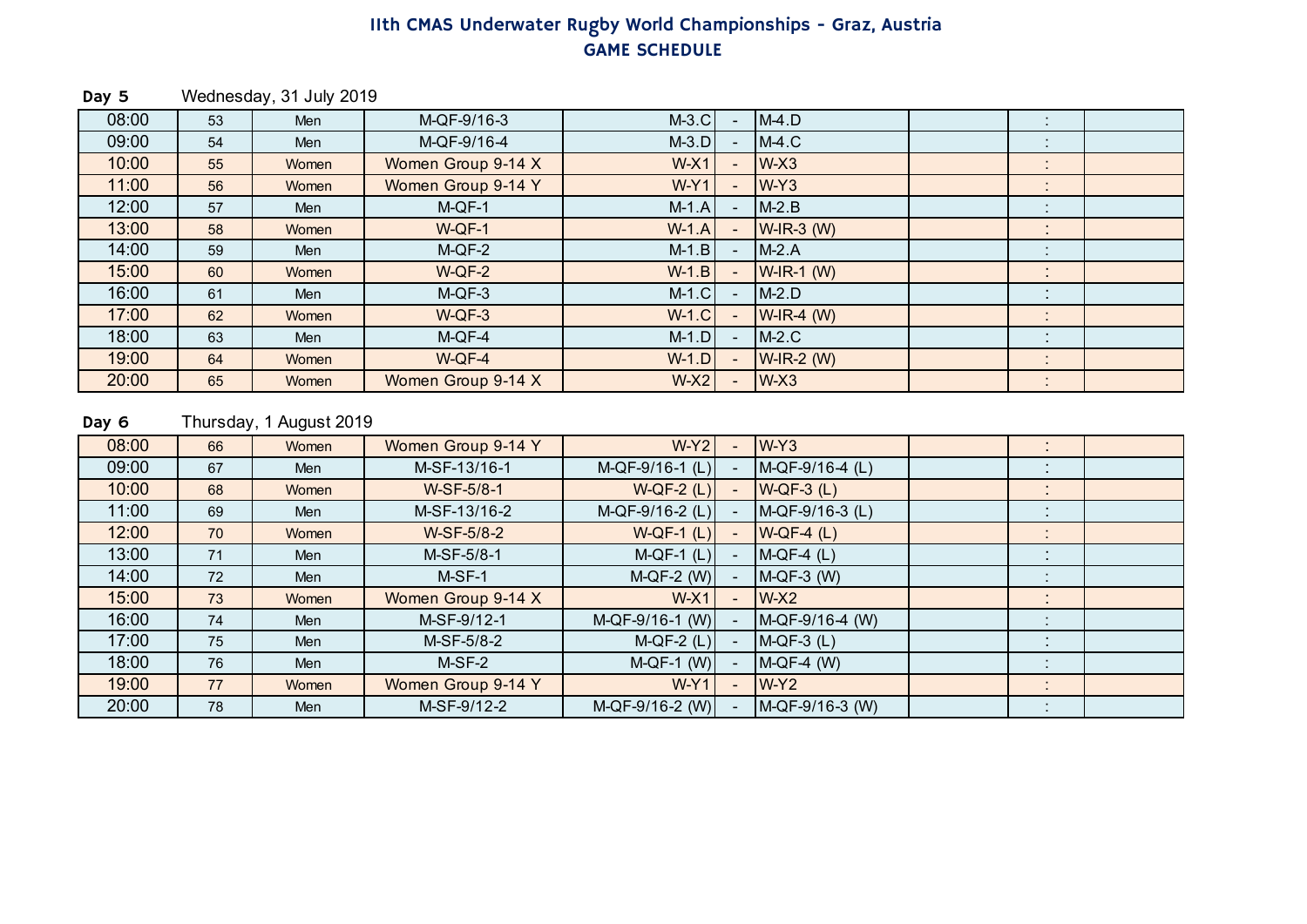Day 7 Friday, 2 August 2019

| 08:00 | 79 | Men   | Male Group 15-17 Z | $M-Z1$             | $\qquad \qquad$ | $M-Z2$           | $\mathbf{r}$             |  |
|-------|----|-------|--------------------|--------------------|-----------------|------------------|--------------------------|--|
| 09:00 | 80 | Women | $W-SF-1$           | $W-QF-1$ (W)       |                 | $W-QF-4$ (W)     | $\cdot$                  |  |
| 10:15 | 81 | Men   | $M-13$             | $M-SF-13/16-1$ (W) |                 | M-SF-13/16-2 (W) |                          |  |
| 11:30 | 82 | Women | $W-SF-2$           | $W-QF-2$ (W)       |                 | $W-QF-3$ (W)     | $\blacksquare$<br>$\sim$ |  |
| 12:45 | 83 | Men   | $M-11$             | $M-SF-9/12-1$ (L)  |                 | M-SF-9/12-2 (L)  | $\sim$                   |  |
| 14:00 | 84 | Men   | $M-9$              | $M-SF-9/12-1$ (W)  |                 | M-SF-9/12-2 (W)  | $\blacksquare$<br>$\sim$ |  |
| 15:15 | 85 | Women | $W-7$              | $W-SF-5/8-1$ (L)   |                 | $W-SF-5/8-2(L)$  | $\sim$<br>$\sim$         |  |
| 16:30 | 86 | Men   | Male Group 15-17 Z | $M-Z2$             |                 | $M-Z3$           |                          |  |
| 17:30 | 87 | Women | $W-13$             | $W-3.X$            |                 | $W-3.Y$          | $\bullet$<br>$\sim$      |  |
| 18:45 | 88 | Women | $W-11$             | $W-2.X$            |                 | $W-2.Y$          | $\cdot$<br>$\cdot$       |  |
| 20:00 | 89 | Women | $W-9$              | $W-1.X$            | $\blacksquare$  | $W-1.Y$          | $\mathbf{r}$             |  |

#### Day 8 Saturday, 3 August 2019

| 08:00 | 90 | Men        | $M-7$              | $M-SF-5/8-1$ (L) | $M-SF-5/8-2$ (L) | $\blacksquare$ |  |
|-------|----|------------|--------------------|------------------|------------------|----------------|--|
| 09:15 | 91 | <b>Men</b> | Male Group 15-17 Z | $M-Z1$           | $M-Z3$           |                |  |
| 10:30 | 92 | Women      | $W-5$              | $W-SF-5/8-1$ (W) | W-SF-5/8-2 (W)   |                |  |
| 11:45 | 93 | Male       | $M-5$              | $M-SF-5/8-1$ (W) | M-SF-5/8-2 (W)   |                |  |
| 13:00 | 94 | Women      | $W-3$              | $W-SF-1$ (L)     | $W-SF-2(L)$      |                |  |
| 14:15 | 95 | <b>Men</b> | $M-3$              | $M-SF-1$ (L)     | $M-SF-2(L)$      |                |  |
| 15:30 | 96 | Women      | W-F                | $W-SF-1$ (W)     | $W-SF-2(W)$      |                |  |
| 16:45 | 97 | Men        | $M-F$              | $M-SF-1$ (W)     | $M-SF-2$ (W)     |                |  |